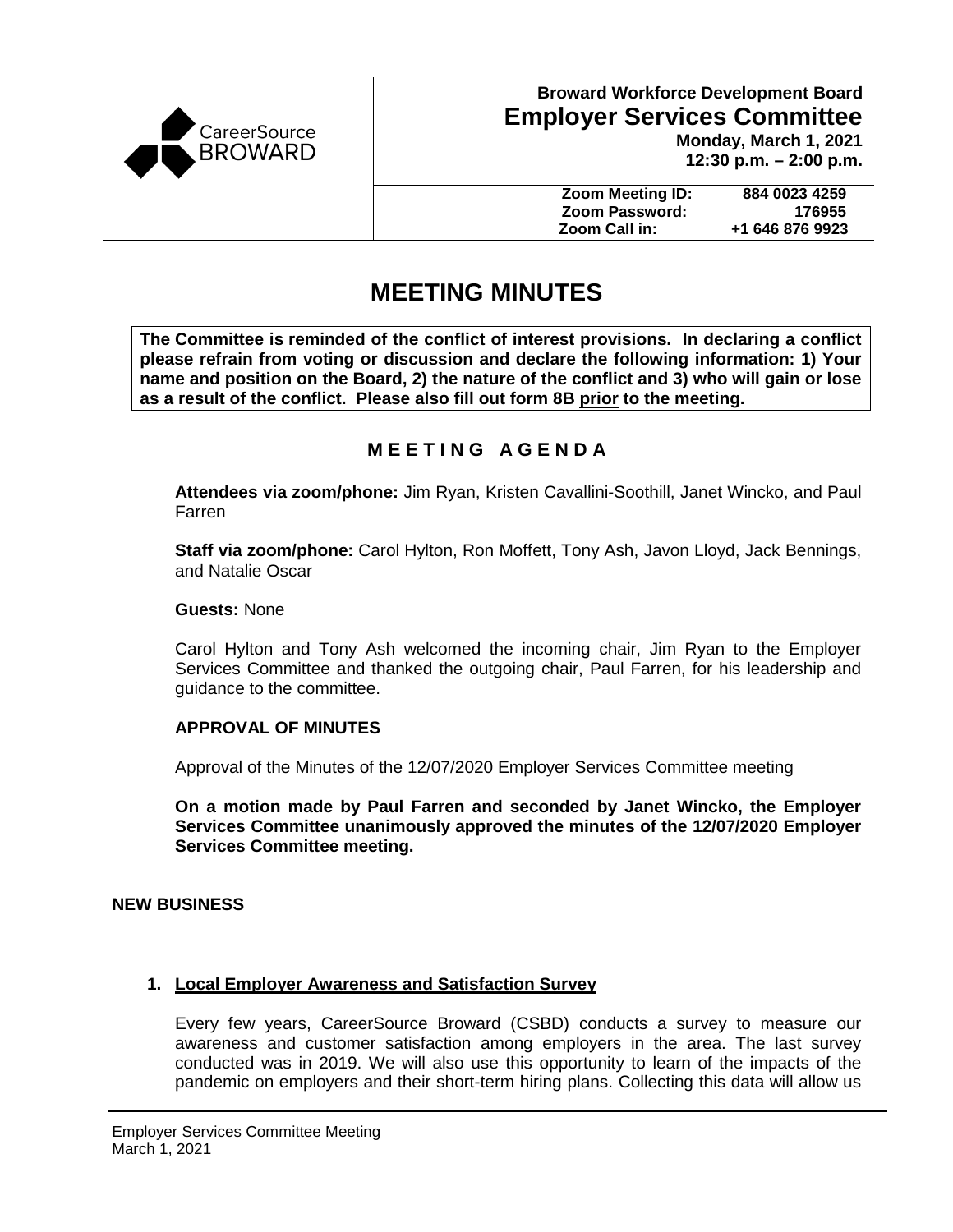to better gauge employer awareness and satisfaction at the local level and determine which areas of service need improvement. It was recommended that the Employer Services Committee review, provide input, and approve the questions for a forthcoming local employer awareness and satisfaction survey. Mr. Ryan stated that the survey questions were very good.

**On a motion made by Paul Farren and seconded by Kristen Cavallini-Soothill, the Employer Services Committee unanimously approved the results of the Local Employer Awareness and Satisfaction Survey.**

## **2. ESC Strategic Plan Matrix for 2020**

The updated Employer Services Strategic Plan Matrix for 2020 was presented for discussions, additions, and approvals.

Tony Ash provided an update on the 2020 matrix and indicated that the employer forum series will continue. The next scheduled forum will be held on March 24, 2021, with the Marine Industry. Jack Bennings indicated that, in terms of the pandemic, the recreational side of marine was not negatively impacted as people had more time to spend on their watercraft and there were new buyers to the market. Mr. Ryan agreed.

To expand awareness of services among immigrant communities, Tony reported that CSBD has run various advertisements with outlets such as 94.9 Spanish Radio, Le Floridien Newspaper, Westside Gazette Newspaper, as well as translating many of our flyers and information on our website to Spanish and Haitian Creole. Javon Lloyd added that CSBD was interviewed by NBC Universal Telemundo News, a national Spanishlanguage news station. The interview will air nationally on March 11, 2021. Mr. Ryan commended staff on the work being done to reach the distressed communities.

**On a motion made by Paul Farren and seconded by Janet Wincko, the Employer Services Committee unanimously approved the ESC Strategic Plan Matrix of 2020.** 

## **REPORTS**

## **1. Employer Services Updates on Various Initiatives**

Recently, CSBD developed several industry-related workforce initiatives, some designed to assist employers with workforce challenges related to the pandemic. This is an update on the initiatives and activities.

Tony Ash gave the ESC updates on various ongoing initiatives:

- Hospitality Virtual Job Fair will be held on March 23, 2021, in response to an expressed need from hotel general managers. They are currently in need of housekeepers, food service personals and front desk clerks as the hotel business begins to pick up.
- The hotels located on the east side of Hollywood Beach have a huge challenge with both their employees and potential new hires commuting to work. We are currently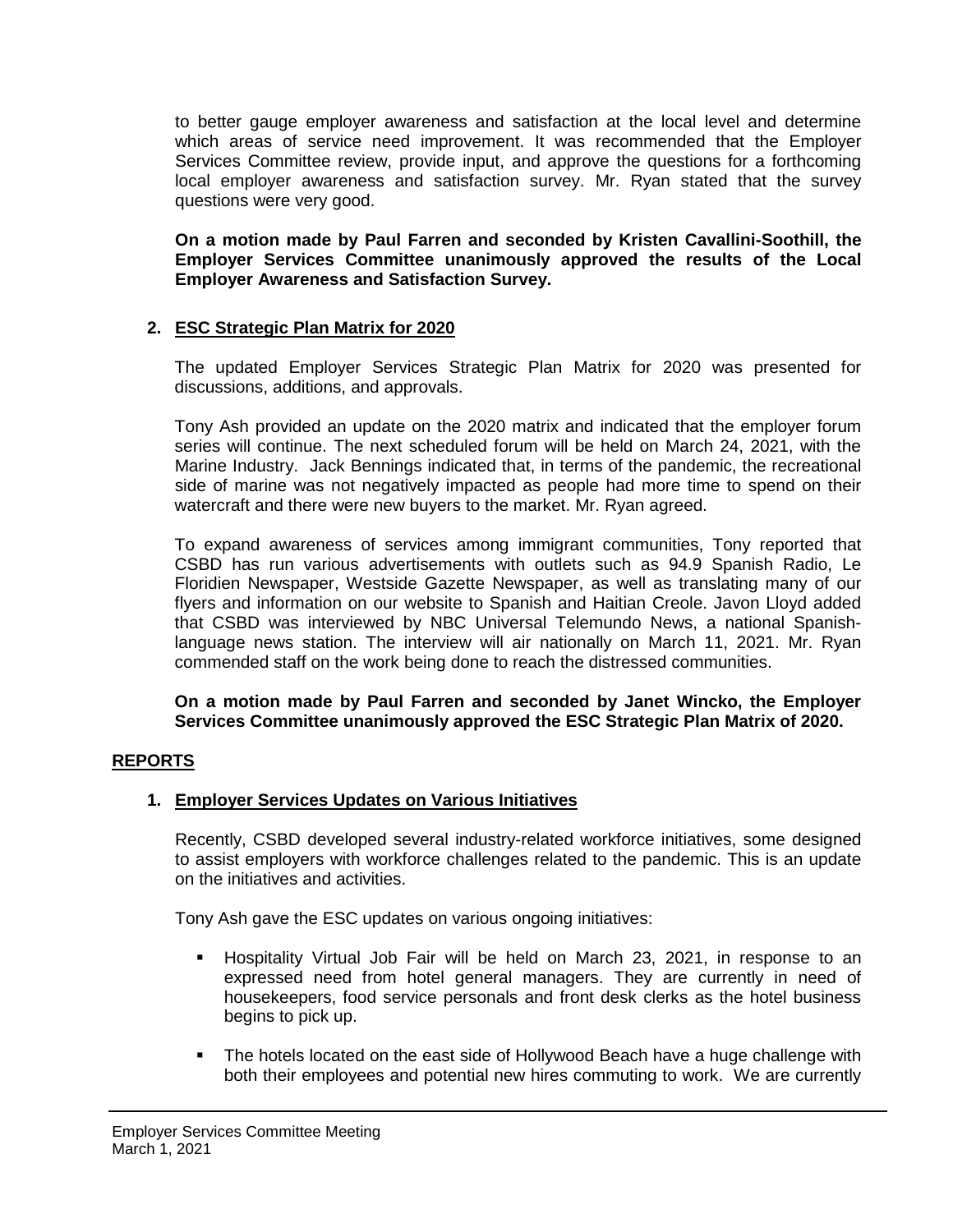working with the County and the City regarding organizing an express bus route to take staff directly to the east side closer to the beach area so they can get to work.

- In the Construction industry, CSBD continues to develop apprenticeships in the trades. The Board recently approved a grant for the Apprenticeship Navigator and we are currently recruiting for a new position for this purpose with the goal of expanding apprenticeship programs in Broward County.
- Currently finalizing a video that will highlight a day in a life of an apprentice and highlight the apprenticeship programs of two employers, Advance Roofing and Decimal Engineering. The video is currently going through edits and will be shared with the board once completed. Mr. Ryan stated that the video is a great idea.

## **2. Employer Services Infograph December 2020 – January 2021**

CSBD hosted 13 mass recruitment events for employers seeking to fill over 400 vacant positions. Also, through the industry intermediaries, CSBD posted 52 job listings for employers in Broward County's targeted industries during this period.

Due to the pandemic, Rapid Response Sessions have been held virtually. Eight sessions were held between December and January with 237 affected workers in attendance. Feedback from attendees was very positive.

Jack Bennings completed almost 40 employer visits educating them on CSBD services. Mr. Ryan stated that, as an employer, he remembers his company receiving a visit from Jack and he found the visit and information beneficial. Mr. Bennings is also assisting employers with securing state training grants. During this period he has helped three employers receive over \$167,000 in training grant assistance.

Mr. Ryan commended staff on the activity in the infograph.

## **3. Broward County Unemployment Information**

There is no report this month due to "benchmarking" which happens each year at this time when the previous year's statistics are "trued up". The January report will be issued on March 15, 2021. February labor statistics for Florida will be released on March 26, 2021**.**

## **MATTERS FROM THE EMPLOYER SERVICES COMMITTEE**

None

## **MATTERS FROM THE FLOOR**

None